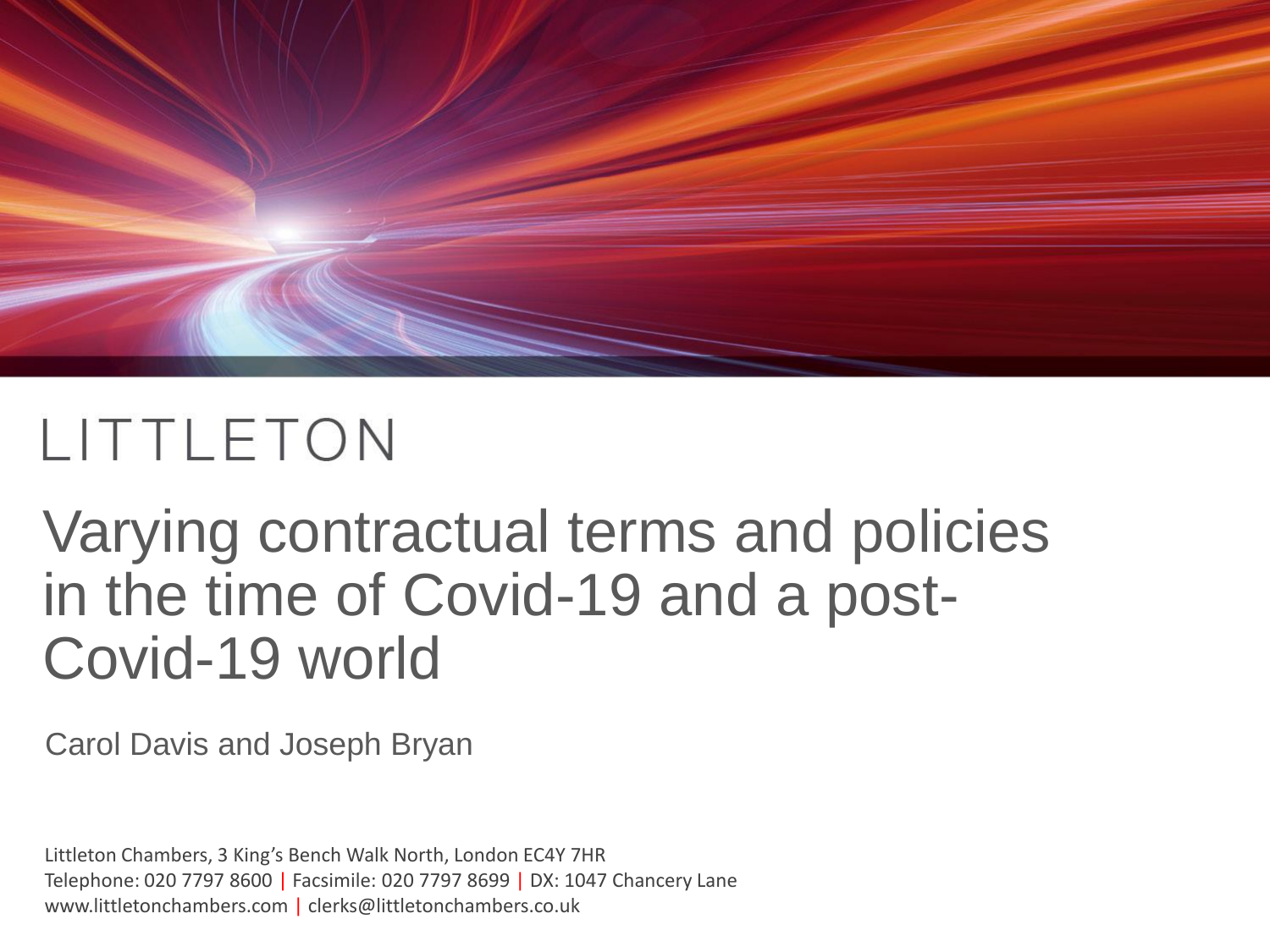# **Agenda:**

- Part 1: Which terms and policies to vary?
- Part 2: How to vary?
- Part 3: The consequences of getting it wrong.
- Part 4: Thoughts for the future?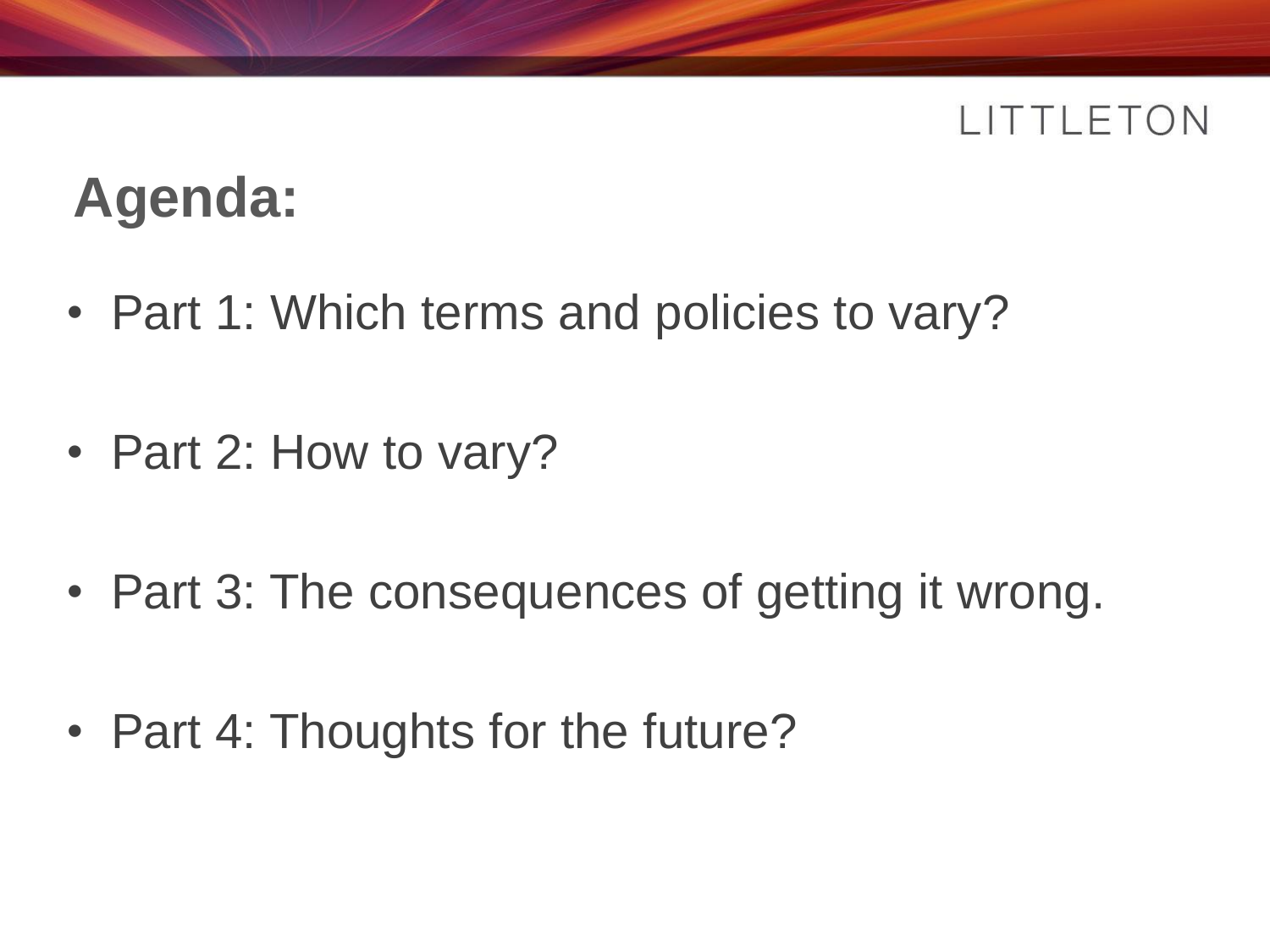#### LITTLETON **Which terms and policies might need to be varied?**

- Contractual and non-contractual benefits
- Varying terms as to remuneration:
	- Coronavirus Job Retention Scheme (CJRS) and furlough leave
	- *Re Carluccio's (in administration)* [2020] EWHC 886 (Ch)
	- *Abrahall v Nottingham City Council* [2018] ICR 1425
- Varying hours of work:
	- 'Phase Two' of the CJRS: anticipated changes in July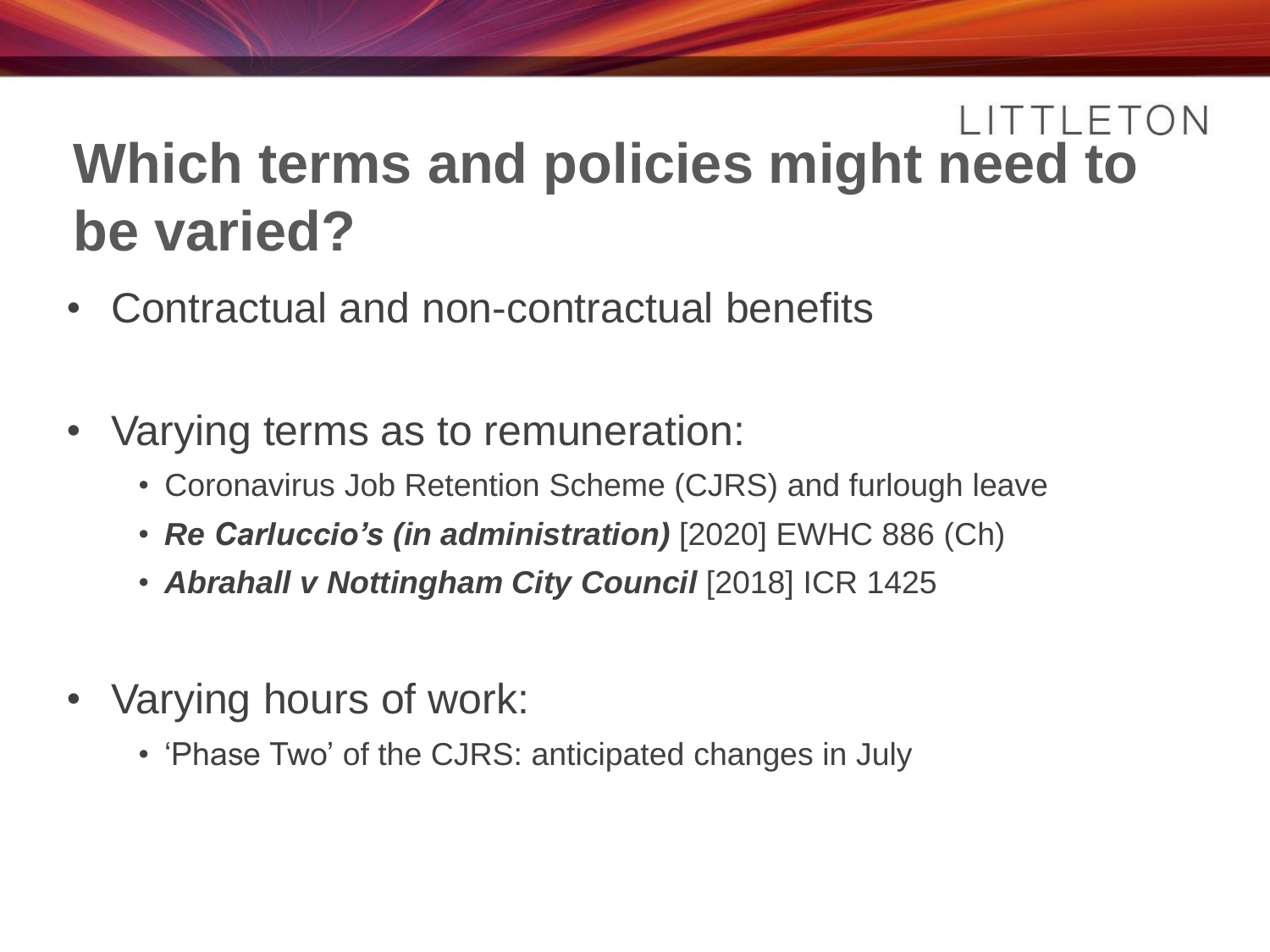#### LITTLETON **Part 2: How to vary contractual terms and policies: Collective Consultation**

- TULR(C)A 1992, s. 188
- Other sources of obligations:
	- Information and Consultation of Employees Regulations 2004/3426
	- Health and safety regulations, e.g. Health and Safety (Consultation with Employees) Regulations 1996/1513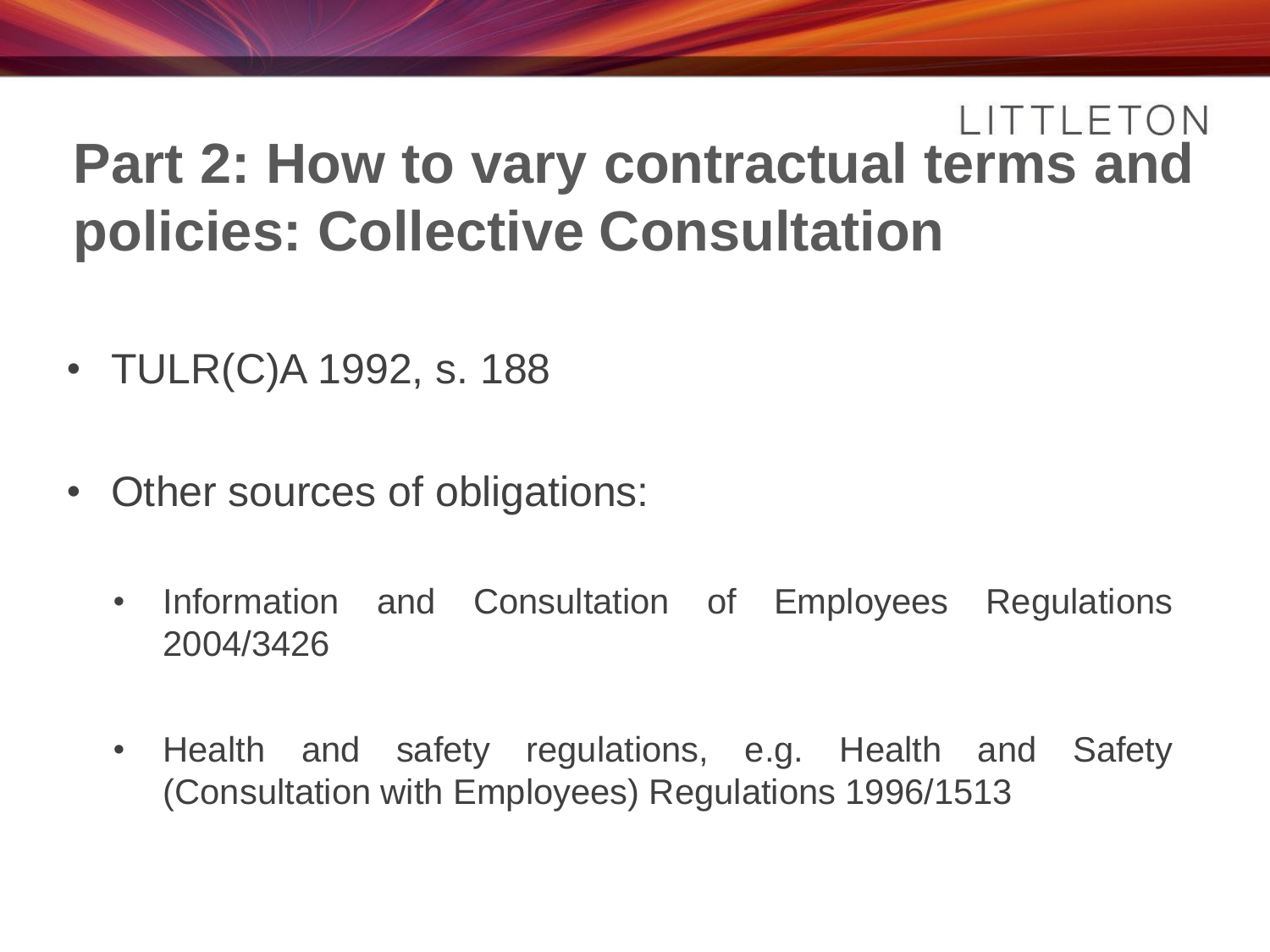## **Collective redundancy situations (1)**

- TULR(C)A 1992, s. 188:
	- *"(1) Where an employer is proposing to dismiss as redundant 20 or more employees at one establishment within a period of 90 days or less, the employer shall consult about the dismissals all the persons who are appropriate representatives of any of the employees who may be affected by the proposed dismissals or may be affected by measures taken in connection with those dismissals.*
	- *"(1A) The consultation shall begin in good time and in any event—(a) where the employer is proposing to dismiss 100 or more employees as mentioned in subsection (1), at least 45 days, and (b) otherwise, at least 30 days, before the first of the dismissals takes effect."*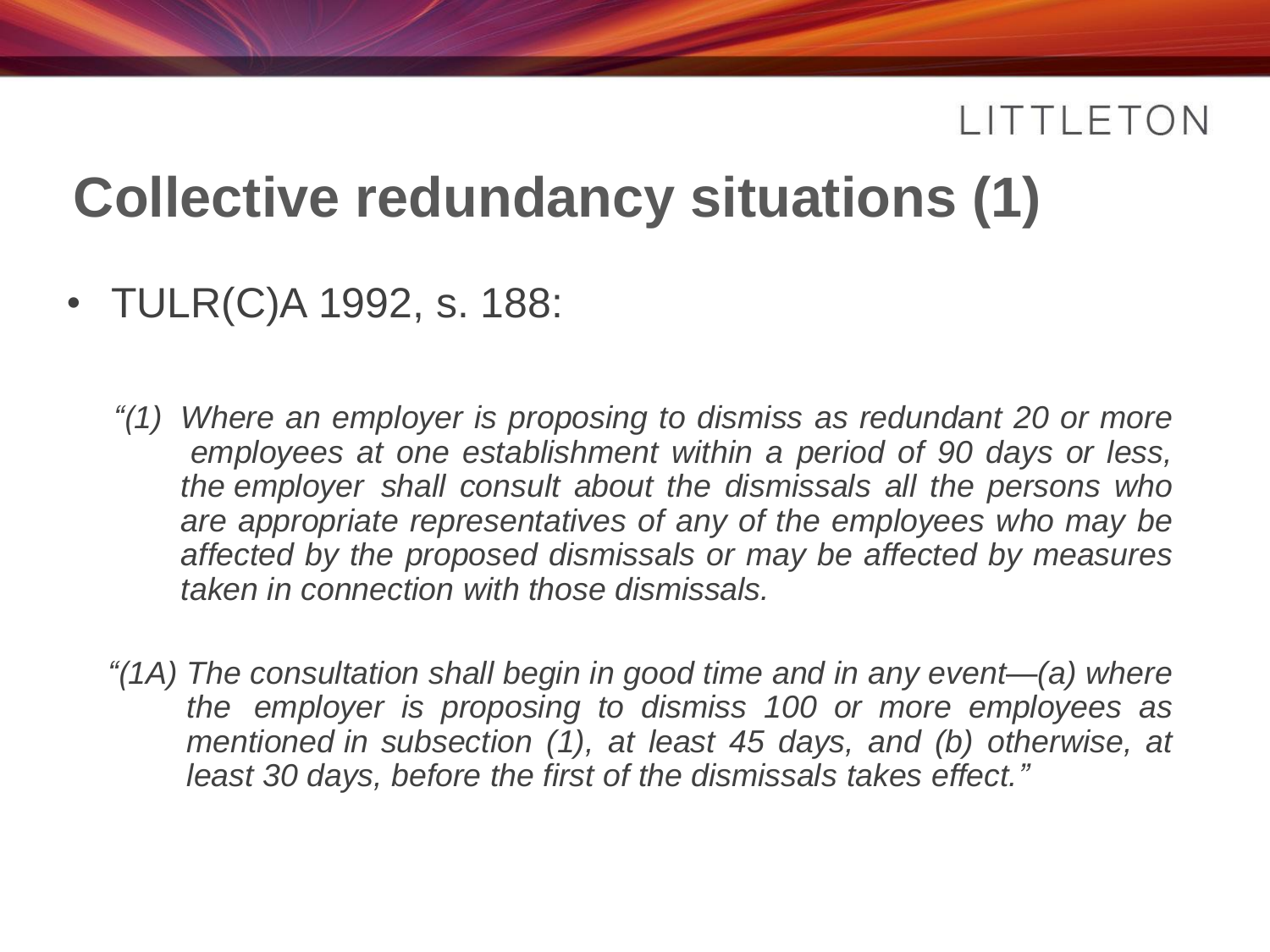# **Collective redundancy situations (2)**

- The extended definition of 'redundancy':
	- Dismissal and reengagement
	- *GMB v MAN Truck & Bus UK Ltd* [2000] ICR 1101
	- The 'special circumstances' defence: s. 188(7):

*"If in any case there are special circumstances which render it not reasonably practicable for the employer to comply with a requirement of subsection (1A), (2) or (4), the employer shall take all such steps towards compliance with that requirement as are reasonably practicable in those circumstances."*

• *Clarks of Hove Ltd v Bakers Union* [1978] 1 WLR 1207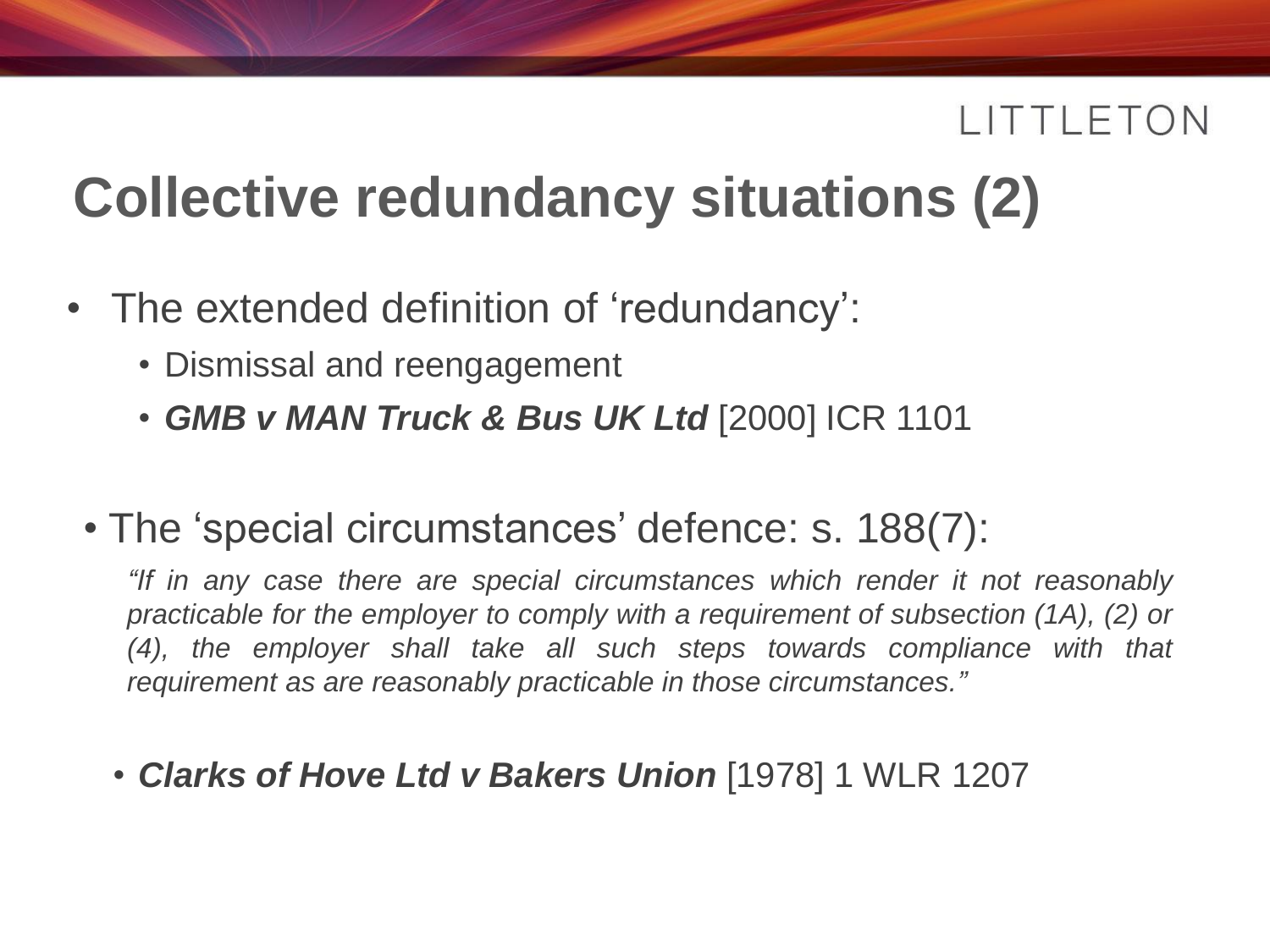# **Individual consultation and varying collectively agreed terms**

- Collective consultation is no substitute for individual consultation: *Mugford v Midland Bank* [1997] IRLR 208.
- How does an employer vary collectively agreed terms?
	- The perils of s.145B TULR(C) A 1992
	- *Kostal UK Ltd v Dunkley* [2019] EWCA Civ 1009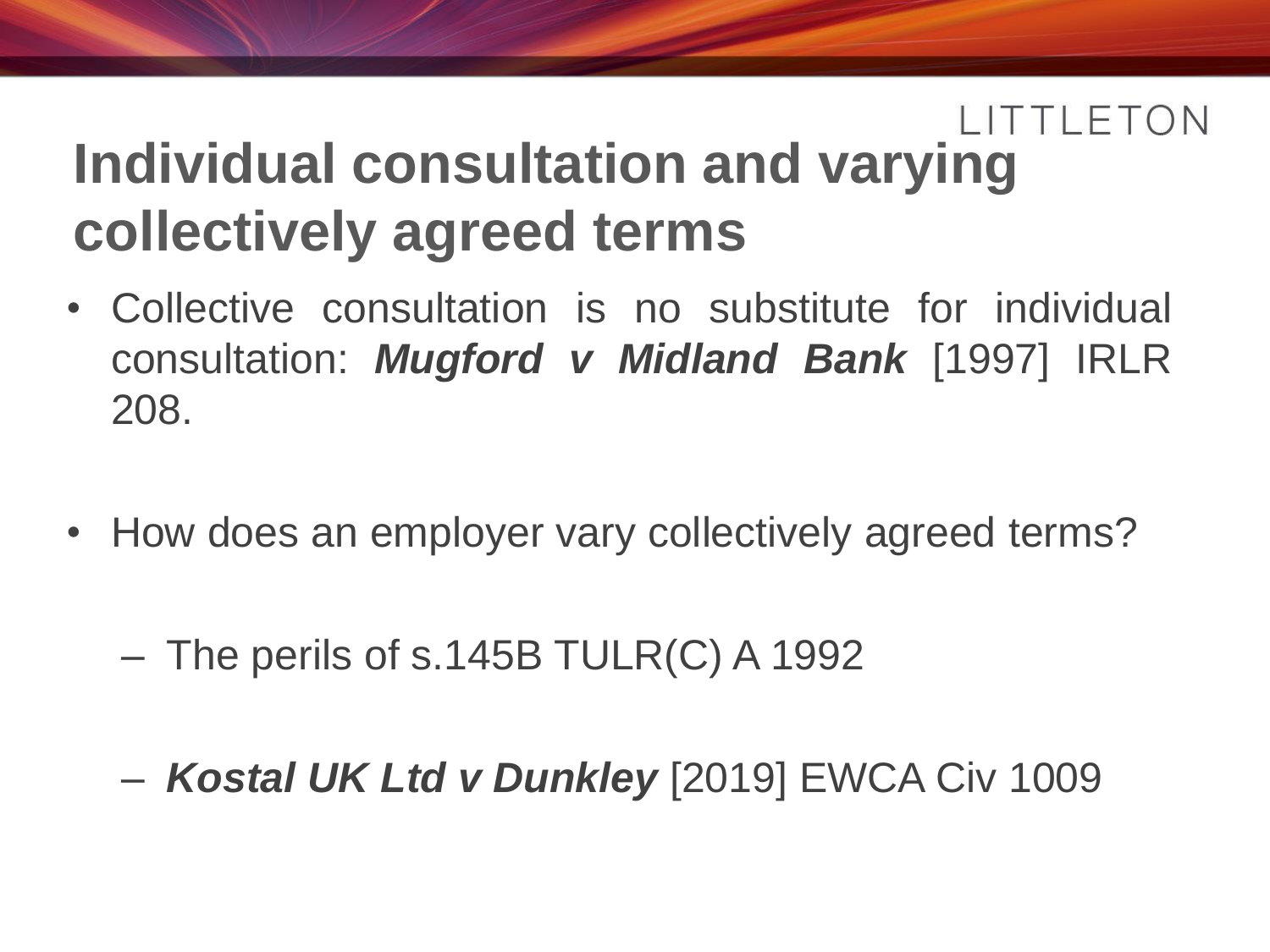#### S.154B TULR(C)A 1992:

- *"(1) A worker who is a member of an independent trade union which is recognised, or seeking to be recognised, by his employer has the right not to have an offer made to him by his employer if –*
	- *(a) acceptance of the offer, together with other workers' acceptance of offers which the employer also makes to them, would have the prohibited result, and*
	- *(b) the employer's sole or main purpose in making the offers is to achieve that result.*
- *(2) The prohibited result is that the workers' terms of employment, or any of those terms, will not (or will no longer) be determined by collective agreement negotiated on behalf of the union."*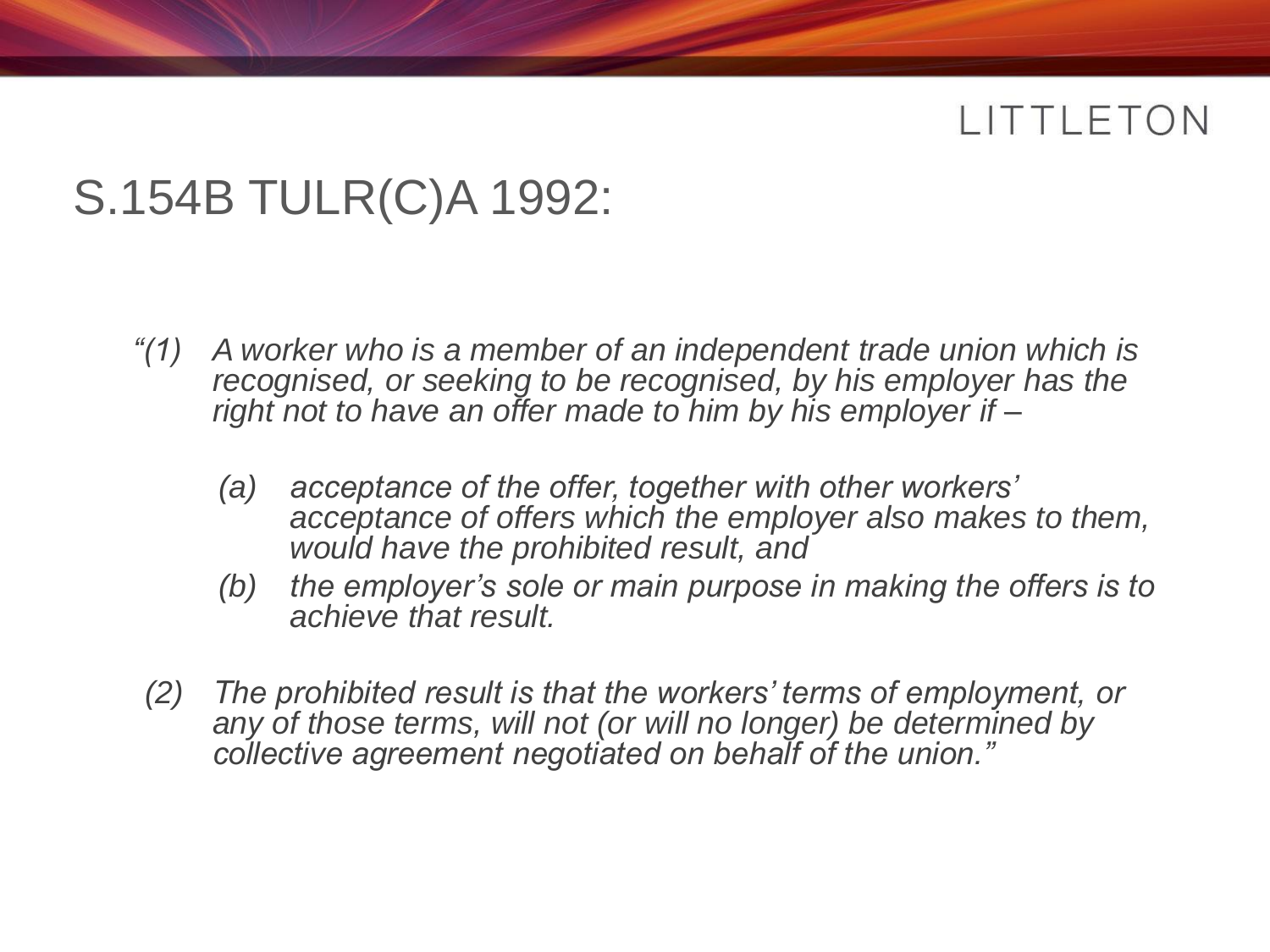## **The routes to contractual variation:**

- Interpreting existing terms:
	- Express terms
	- Specific flexibility clauses
	- Implied terms:
		- *Reda v Flag Ltd* [2002] IRLR 747; *United Bank v Akthar* [1999] IRLR 507
	- General flexibility clauses
		- *Wandsworth London Borough Council v D'Silva* [1998] IRLR 193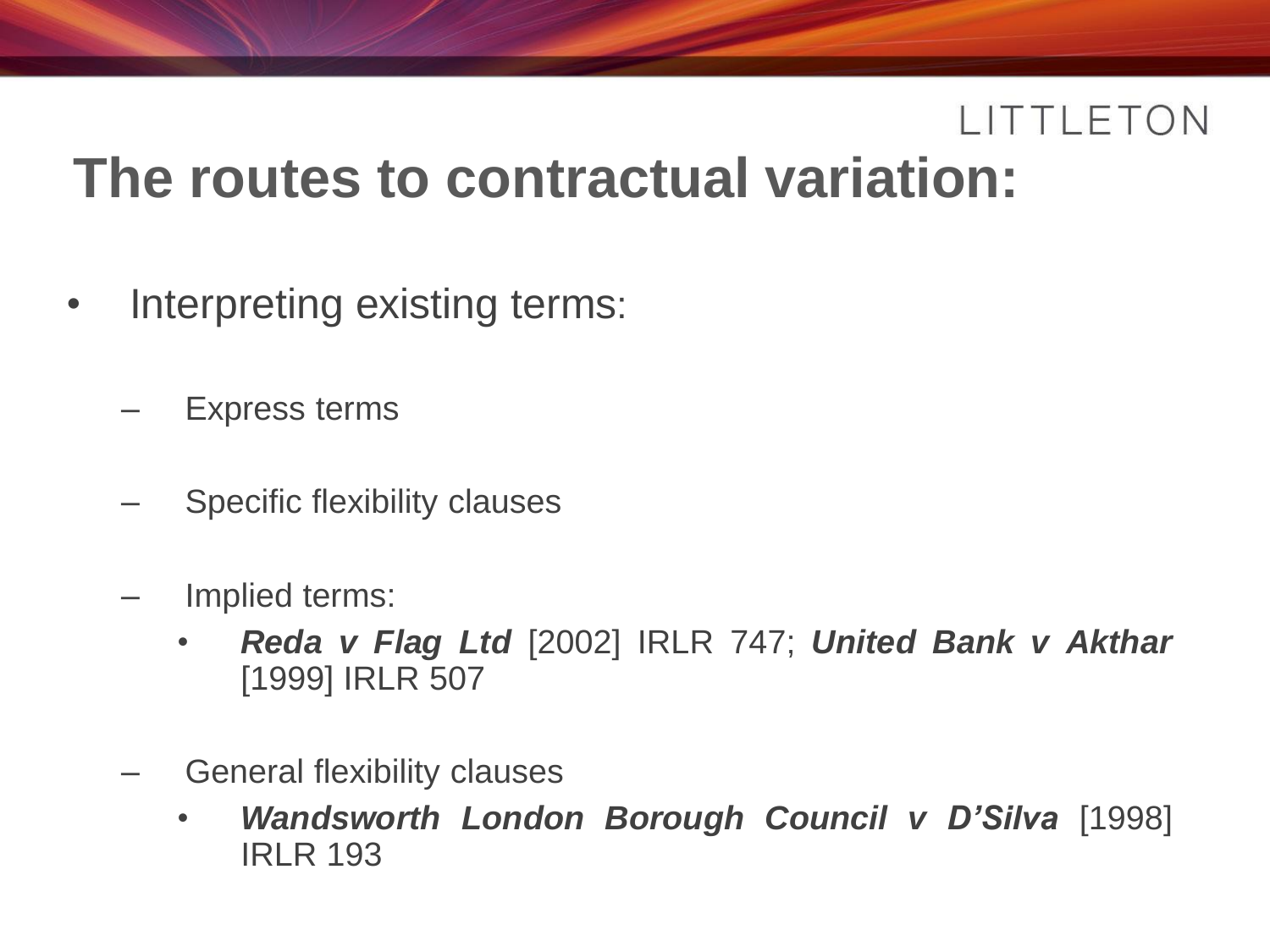### LITTLETON **Unauthorised changes: the options?**

- Express agreement
	- *Sheet Metal Components Ltd v Plumridge* [1974] ICR 373 and cf *Hepworth Heating Ltd v Akers* EAT 846/02
- Implied Agreement
	- *Abrahall v Nottingham City Council* [2008] ICR 1425
- Unilateral imposition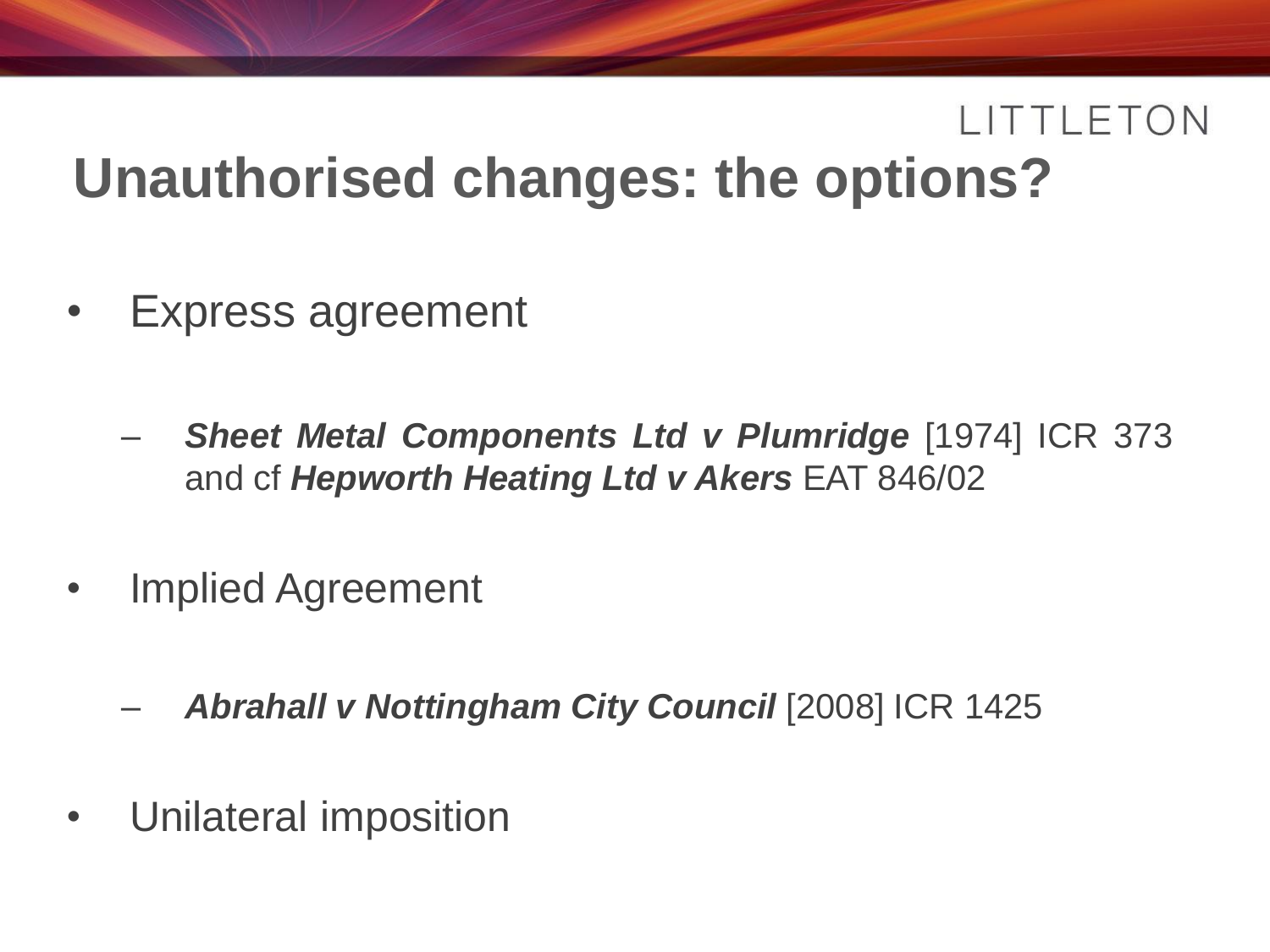## **Working under protest**

- Sufficient for an employee to make clear that the change is not agreed: *Arthur H Wilton Ltd v Peebles* (EAT/835/93).
- Courts will allow reasonable period of time to decide: *Shields Furniture Ltd v Goff* [1973] ICR 187.
- Employees can reject the change following a trial period: *Turvey v CW Cheyney & Son Ltd* [1979] IRLR 105.
- The employee must work to the new terms and cannot cherry-pick.
- Breach of contract/unlawful deduction from wages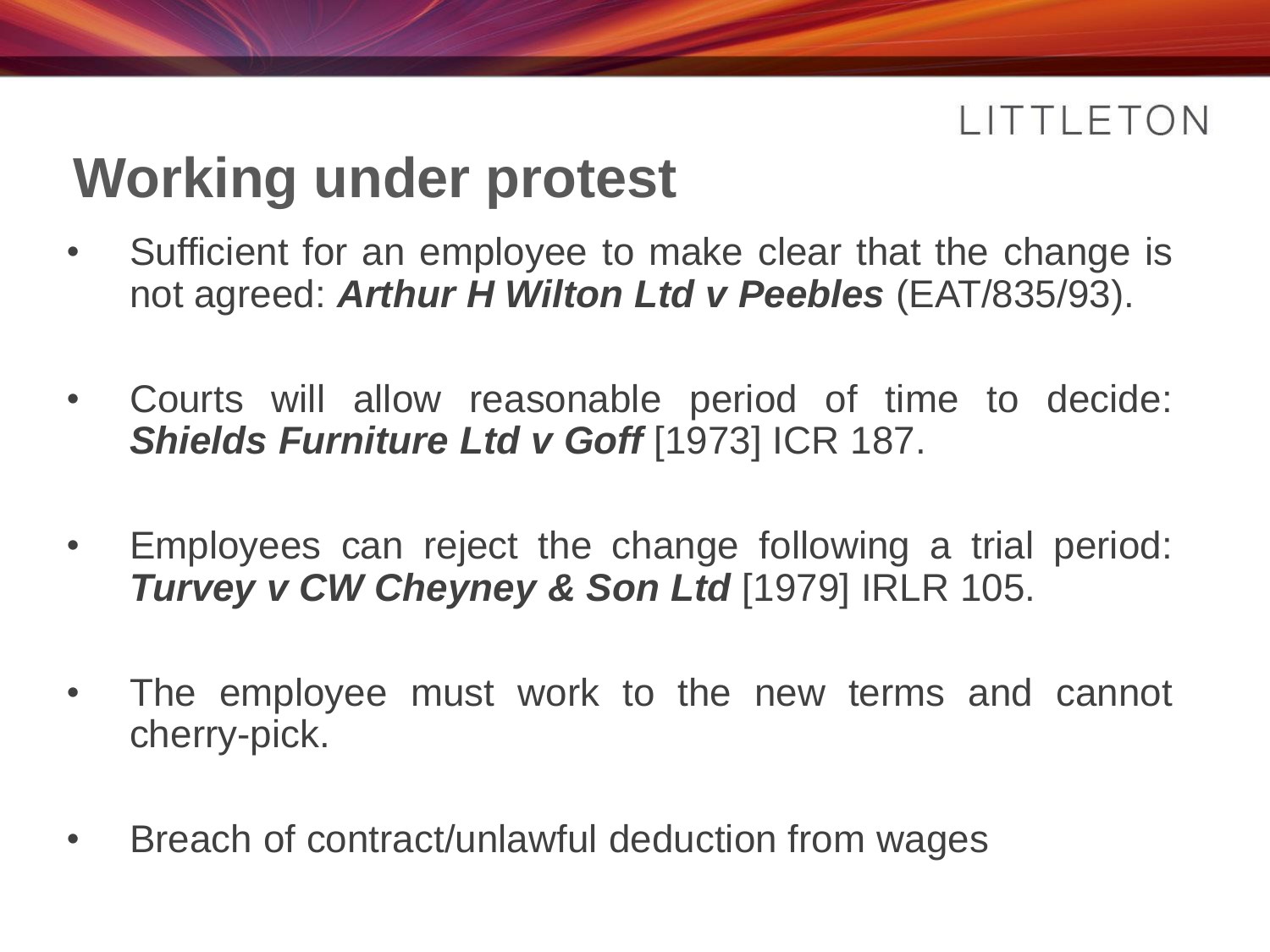## **Out with the old and in with the new: Dismissal and reengagement**

- S.188 TULR(C)A 1992
- Notice pay
- Unfair dismissal
	- SOSR/redundancy
	- What loss?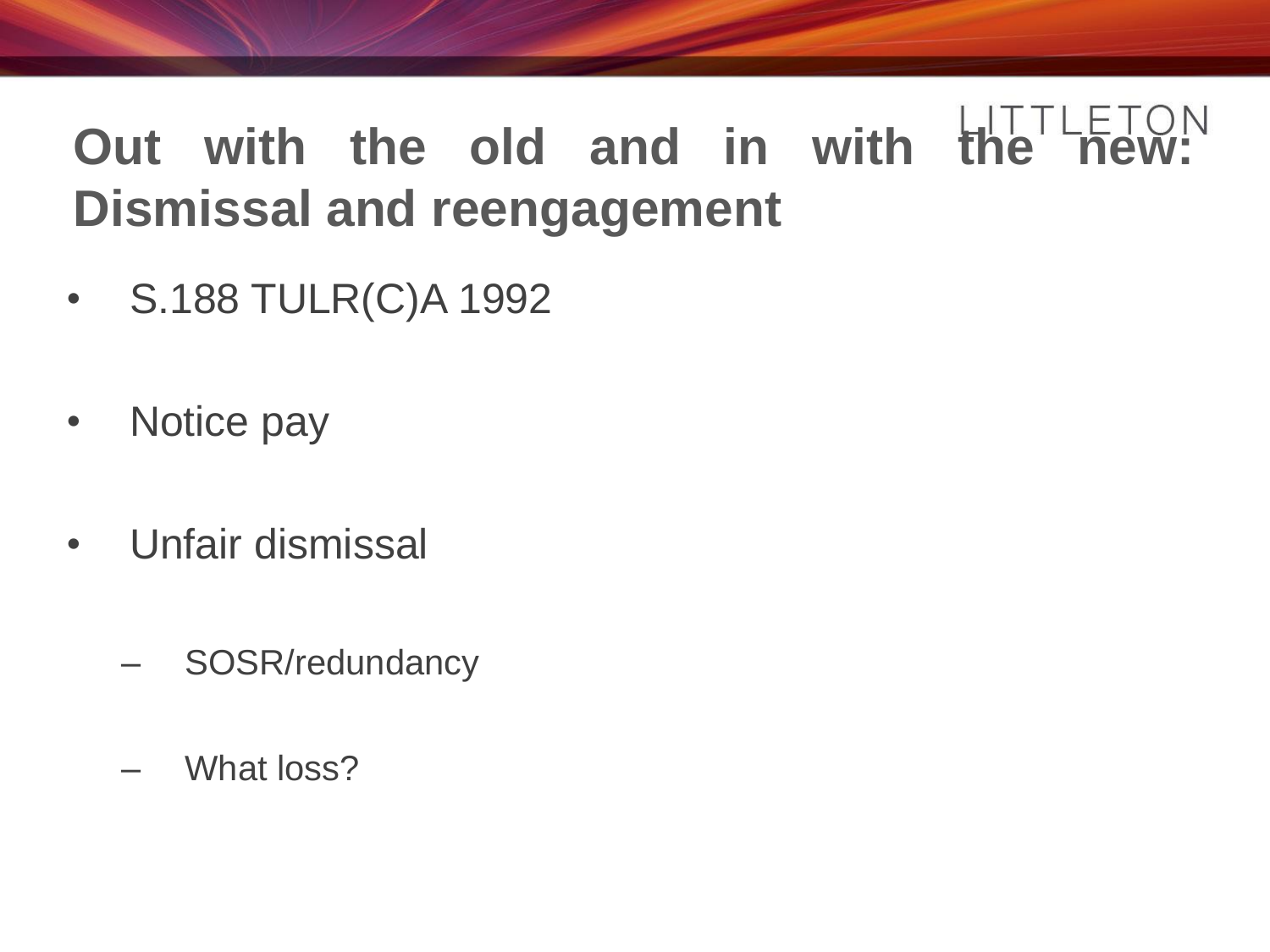## **A week is a long time during a pandemic…**

- Trust and confidence.
	- An analogy with PHI?
		- *Aspden v Webbs Poultry and Meat Group (Holdings) Ltd* [1996] IRLR 521
		- *Brompton v AOC International Ltd* [1997] IRLR 641
		- *Villela v MFI Furniture Centres Ltd* [1999] IRLR 468
		- *Briscoe v Lubrizol* [2002] IRLR 607
		- *Marlow v East Thames Housing Group Ltd* [2002] IRLR 798
- The developing landscape and further changes